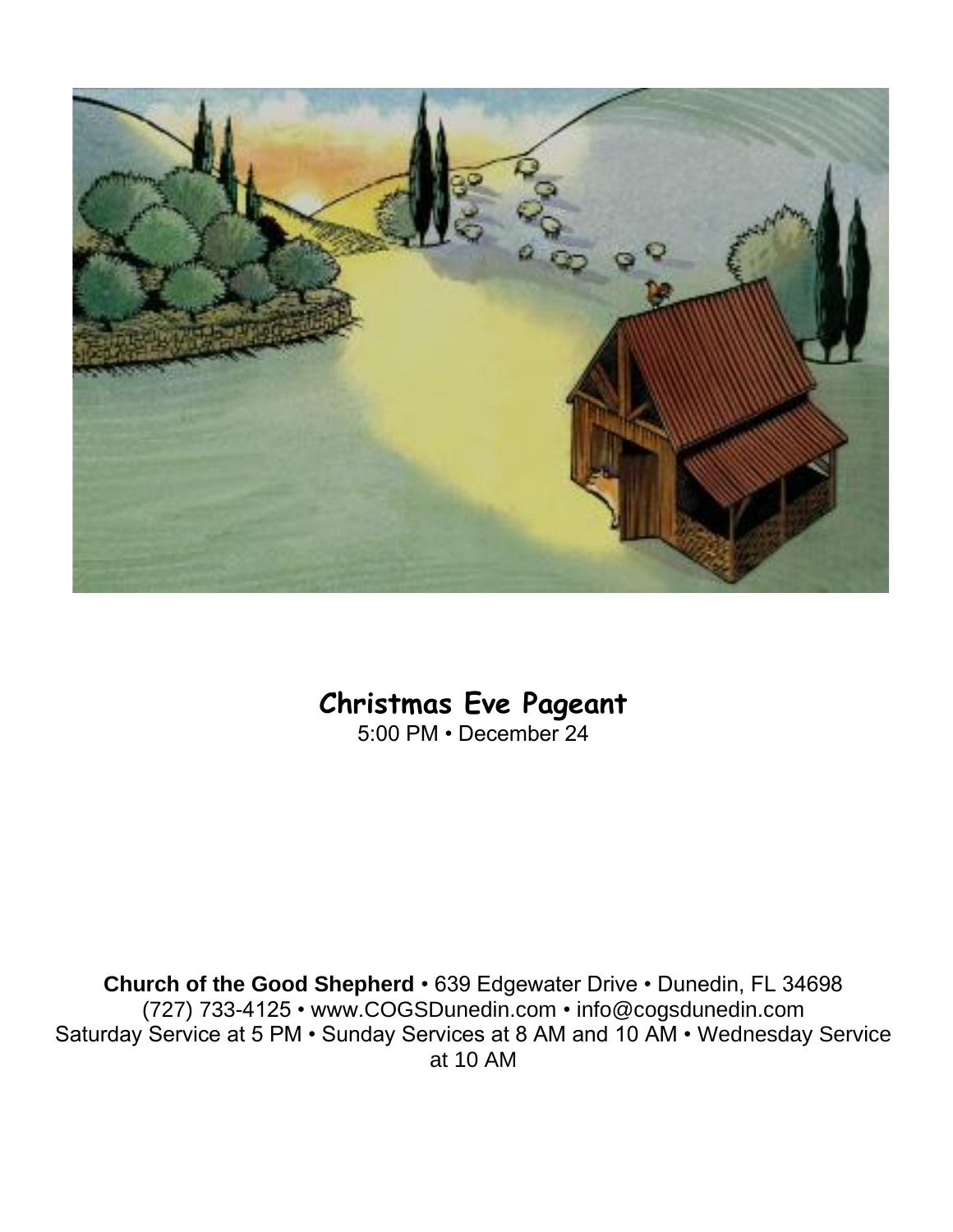## **FAMILY CHRISTMAS EVE SERVICE**

**PRELUDE** *Prelude on Greensleeves* R. Purvis

**OPENING SONG** *O Come, O Come, Emmanuel*

*O come, O come, Emmanuel, and ransom captive Israel, that mourns in lonely exile here until the Son of God appear. Rejoice! Rejoice! Emmanuel shall come to thee, O Israel!*

*O come, Desire of nations, bind in one the hearts of all mankind; bid thou our sad divisions cease, and be thyself our King of Peace. Rejoice! Rejoice! Emmanuel shall come to thee, O Israel!*

**GREETING**

**OPENING PRAYER**

## **PAGEANT**

**FIRST READING: The Angel's Secret for Mary**

**SONG** *Come, Thou Long Expected Jesus*

*Come, thou long-expected Jesus, born to set thy people free; from our fears and sins release us, let us find our rest in thee.*

*Born thy people to deliver, born a child, and yet a king, born to reign in us for ever, now thy gracious kingdom bring.*

**SECOND READING: The Amazing Dream**

**SONG** *Amazing Grace* 

*Amazing grace! how sweet the sound, that saved a wretch like me! I once was lost but now am found, was blind but now I see.*

*The Lord has promised good to me, his word my hope secures; he will my shield and portion be as long as life endures.*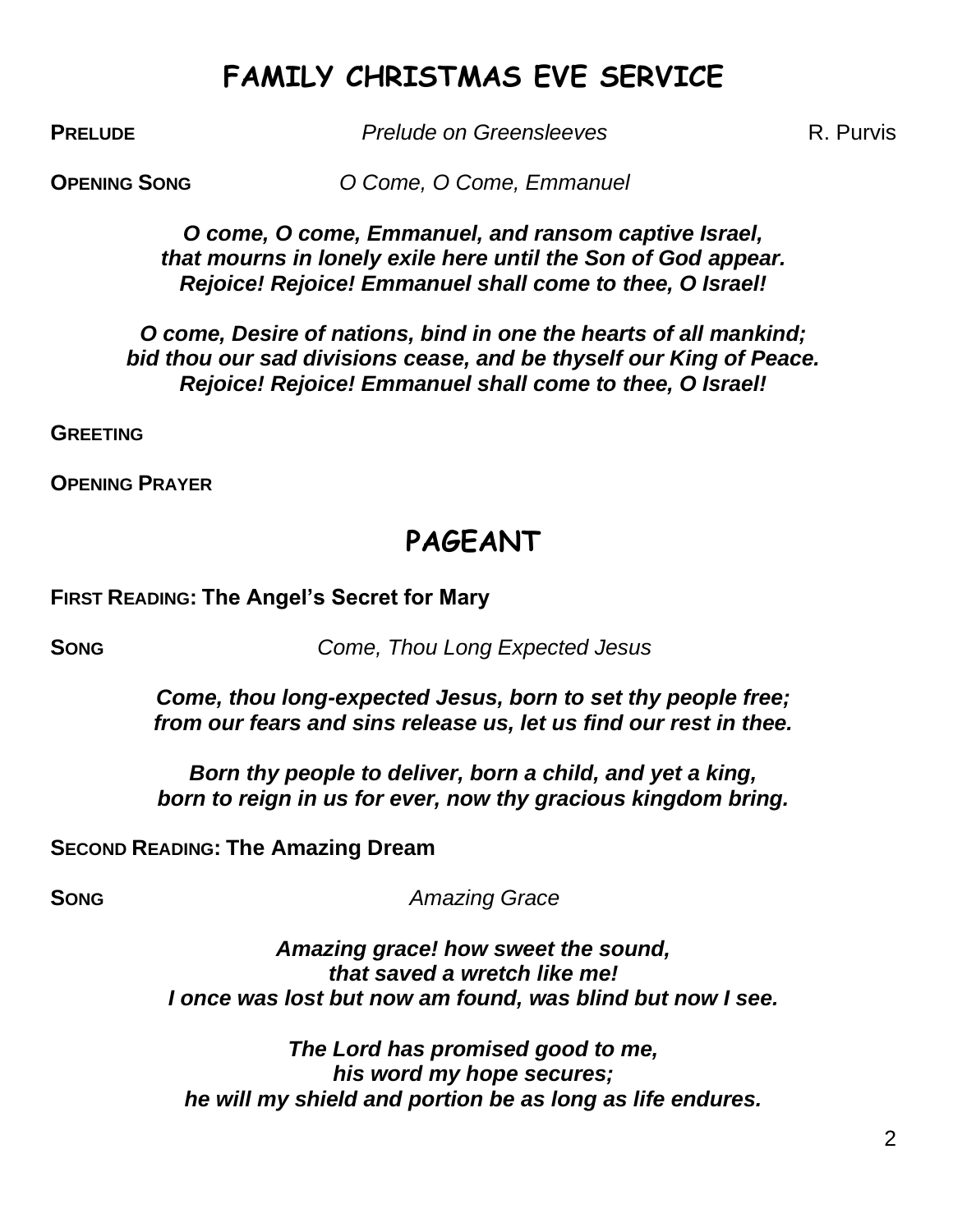**SONG** *O Little Town of Bethlehem*

### *O little town of Bethlehem, how still we see thee lie; Above thy deep and dreamless sleep the silent stars go by. Yet in thy dark streets shineth the everlasting Light; The hopes and fears of all the years are met in thee tonight*

*How silently, how silently, the wondrous gift is given. So God imparts to human hearts the blessings of his heaven. No ear may hear his coming; but, in this world of sin, where meek souls will receive him, still the dear Christ enters in.*

**FOURTH READING: Baby Jesus is Born**

**SONG** *Away in a Manger*

*Away in a manger, no crib for his bed, the little Lord Jesus laid down his sweet head; the stars in the bright sky looked down where he lay, the little Lord Jesus asleep on the hay.*

*The cattle are lowing; the baby awakes, but little Lord Jesus, no crying he makes. I love you, Lord Jesus; look down from the sky and stay by my cradle till morning is nigh.*

**FIFTH READING: An Angel Brings Good News**

**SONG** *Angels from the Realms of Glory*

*Angels, from the realms of glory, wing your flight o'er all the earth; ye, who sang creation's story, now proclaim Messiah's birth: Come and worship, come and worship, worship Christ, the newborn king.*

*Shepherds in the field abiding, watching o'er your flocks by night, God with you is now residing; yonder shines the infant Light: Come and worship, come and worship, worship Christ, the newborn king.*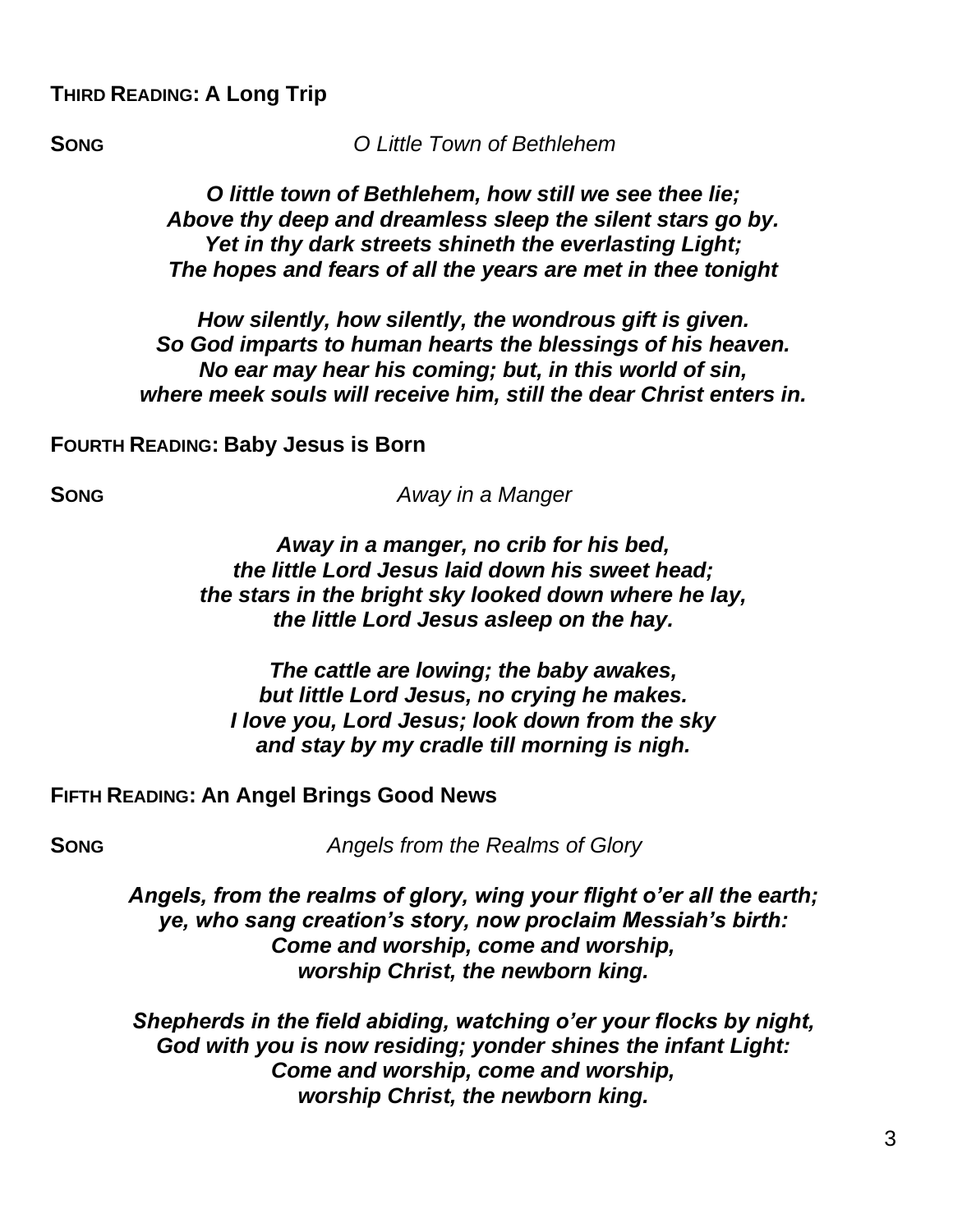### **SIXTH READING: All the Angels Give Glory to God**

**SONG** *Angels We Have Heard on High*

*Angels we have heard on high, singing sweetly through the night, and the mountains in reply echoing their brave delight. Gloria in excelsis Deo. Gloria in excelsis Deo.*

*Come to Bethlehem and see him whose birth the angels sing; come, adore on bended knee Christ, the Lord, the newborn King. Gloria in excelsis Deo. Gloria in excelsis Deo.*

### **SEVENTH READING: The Shepherds Visit Jesus**

**SONG** *The First Noel*

*The first Noel the angel did say was to certain poor shepherds in fields as they lay; in fields as they lay, keeping their sheep, on a cold winter's night that was so deep. Noel, Noel, Noel, Noel, born is the King of Israel.*

*They looked up and saw a star shining in the east beyond them far, and to the earth it gave great light, and so it continued both day and night. Noel, Noel, Noel, Noel, born is the King of Israel.*

*This star drew nigh to the northwest, o'er Bethlehem it took its rest, and there it did both stop and stay right over the place where Jesus lay. Noel, Noel, Noel, Noel, born is the King of Israel.*

**PASTORS' MESSAGE**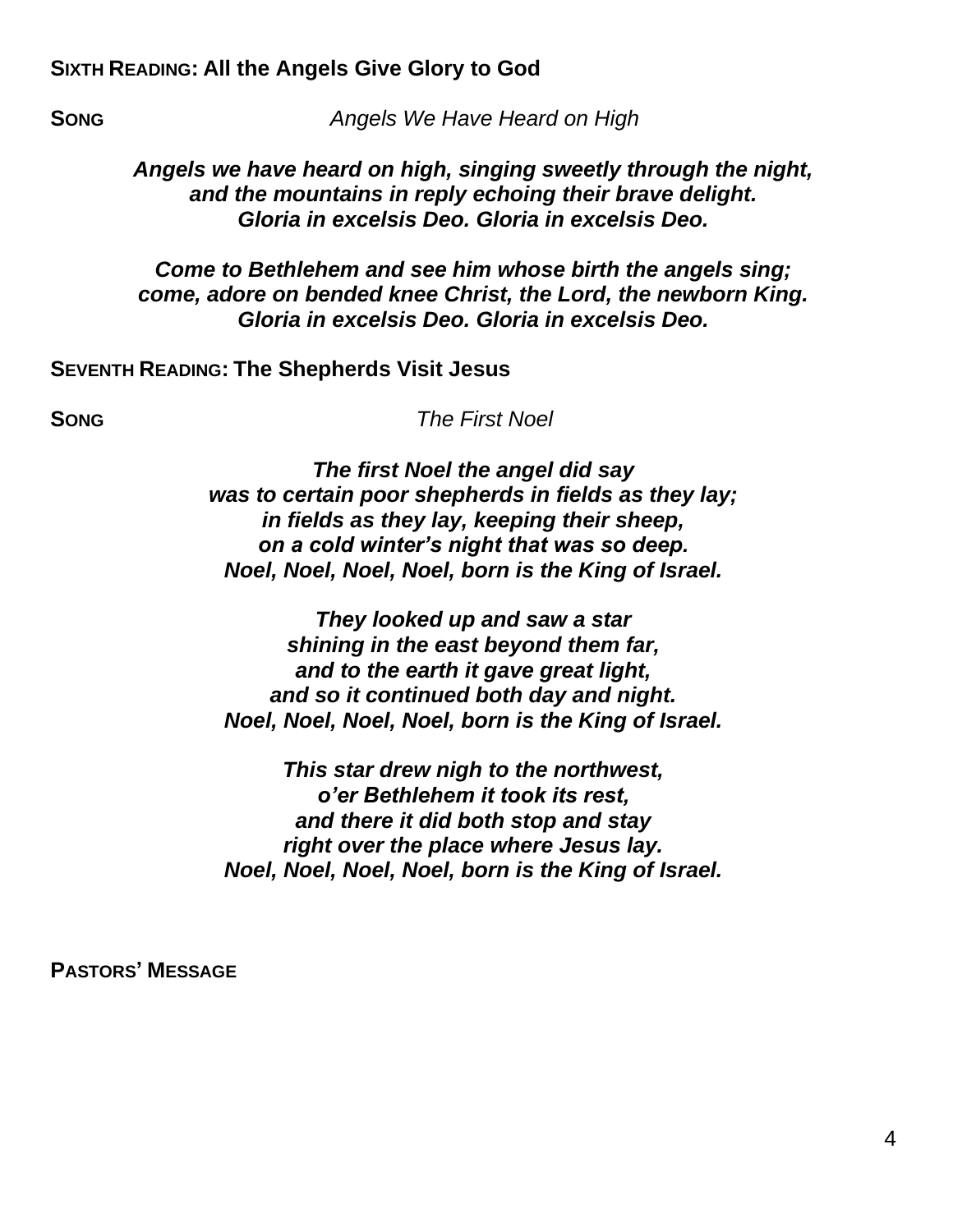### **OFFERING**

*You are invited to share in our mission and ministry through your gifts.*

**OFFERING SONG** *O Come, All Ye Faithful*

*O come all ye faithful, joyful and triumphant, O come ye, O come ye to Bethlehem. Come and behold him, born the King of angels. O come let us adore him, O come let us adore him, O come let us adore him, Christ the Lord.*

*God from God, Light from Light eternal, lo! he abhors not the Virgin's womb; only begotten Son of the Father; O come let us adore him, O come let us adore him, O come let us adore him, Christ the Lord.*

*Sing, choirs of angels, sing in exultation, sing, all ye citizens of heaven above; glory to God, glory in the highest; Refrain O come let us adore him, O come let us adore him, O come let us adore him, Christ the Lord.*

### **HOLY COMMUNION**

*The pastor will lead the congregation in an extemporaneous celebration of the Lord's Supper.*

**THE LORD'S PRAYER** *When invited by the pastor, please join in the prayer:*

**Our Father, who art in heaven, hallowed be thy Name, thy kingdom come, thy will be done, on earth as it is in heaven. Give us this day our daily bread. And forgive us our trespasses, as we forgive those who trespass against us. And lead us not into temptation, but deliver us from evil. For thine is the kingdom, and the power, and the glory, for ever and ever. Amen.**

*[You may be seated. All are welcome at the Lord's Table. Please follow the directions of the usher,*  who will let you know when it's your turn to go to the altar rail. You may stand or kneel. To receive, *hold your hands in front of you, one palm over the other. The priest will place a wafer there. You may either consume it immediately, and then sip from the cup of wine when it comes to you, or, you may wait and dip the wafer into the wine. When you are finished, please return to your seat by the side aisle.]*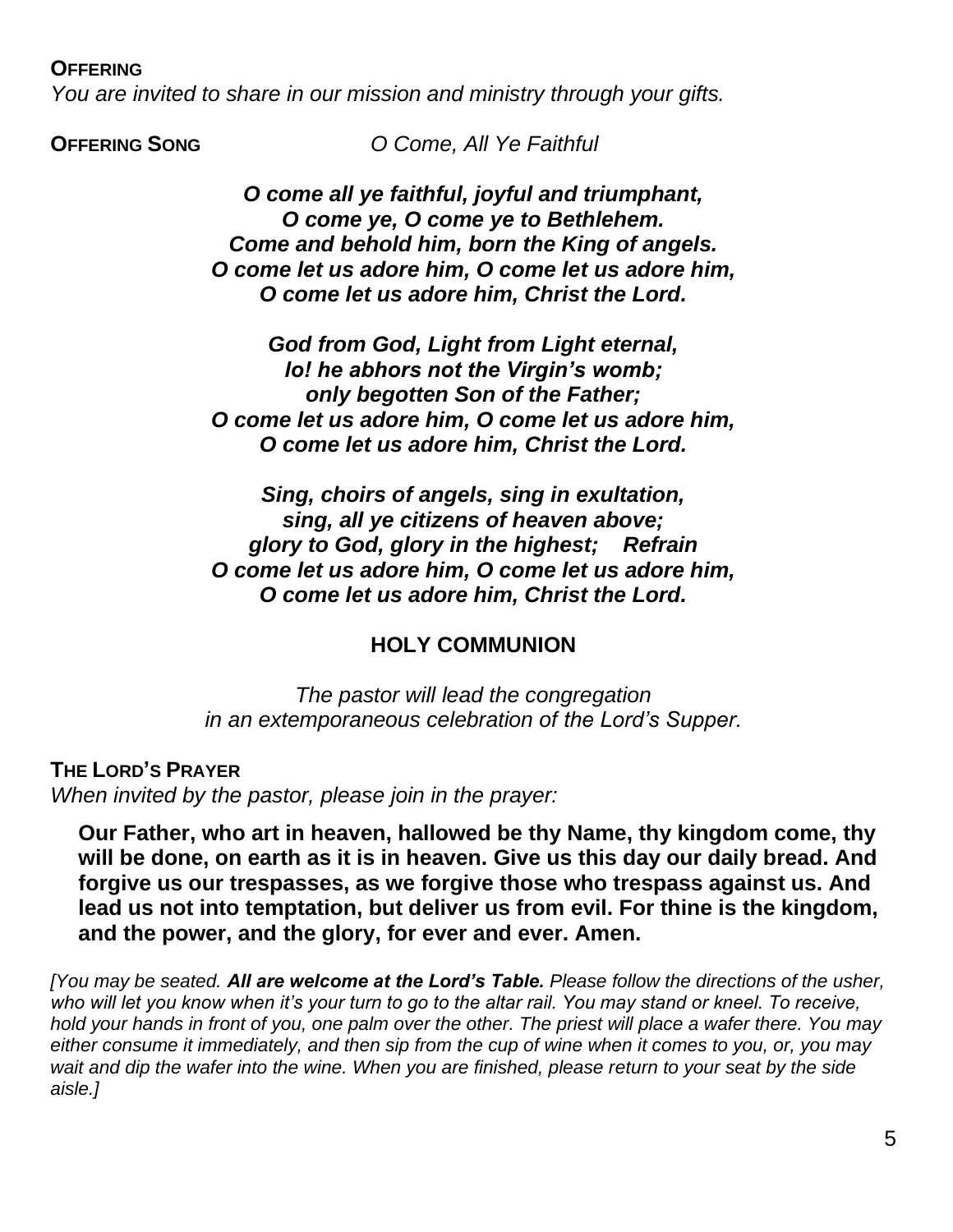*What child is this, who, laid to rest, on Mary's lap is sleeping? Whom angels greet with anthems sweet, while shepherds watch are keeping? This, this is Christ the King, whom shepherds guard and angels sing; haste, haste to bring him laud, the babe, the son of Mary.*

*Why lies he in such mean estate where ox and ass are feeding? Good Christian, fear: for sinners here the silent Word is pleading. This, this is Christ the King, whom shepherds guard and angels sing; haste, haste to bring him laud, the babe, the son of Mary.*

*It Came Upon the Midnight Clear*

*It came upon the midnight clear, that glorious song of old, from angels bending near the earth to touch their harps of gold: "Peace on earth, good will to all, from heaven's all-gracious King." The world in solemn stillness lay to hear the angels sing.*

*Still through the cloven skies they come with peaceful wings unfurled, and still their heavenly music floats o'er all the weary world; above its sad and lowly plains they bend on hovering wing, and ever o'er its Babel sounds the blessed angels sing.*

*Yet with the woes of sin and strife the world has suffered long; beneath the heavenly hymn have rolled two thousand years of wrong; and warring humankind hears not the tidings which they bring; O hush the noise and cease your strife and hear the angels sing!*

*For lo! The days are hastening on, by prophets seen of old, when with the ever circling years shall come the time foretold, when peace shall over all the earth its ancient splendors fling, and all the world give back the song which now the angels sing.*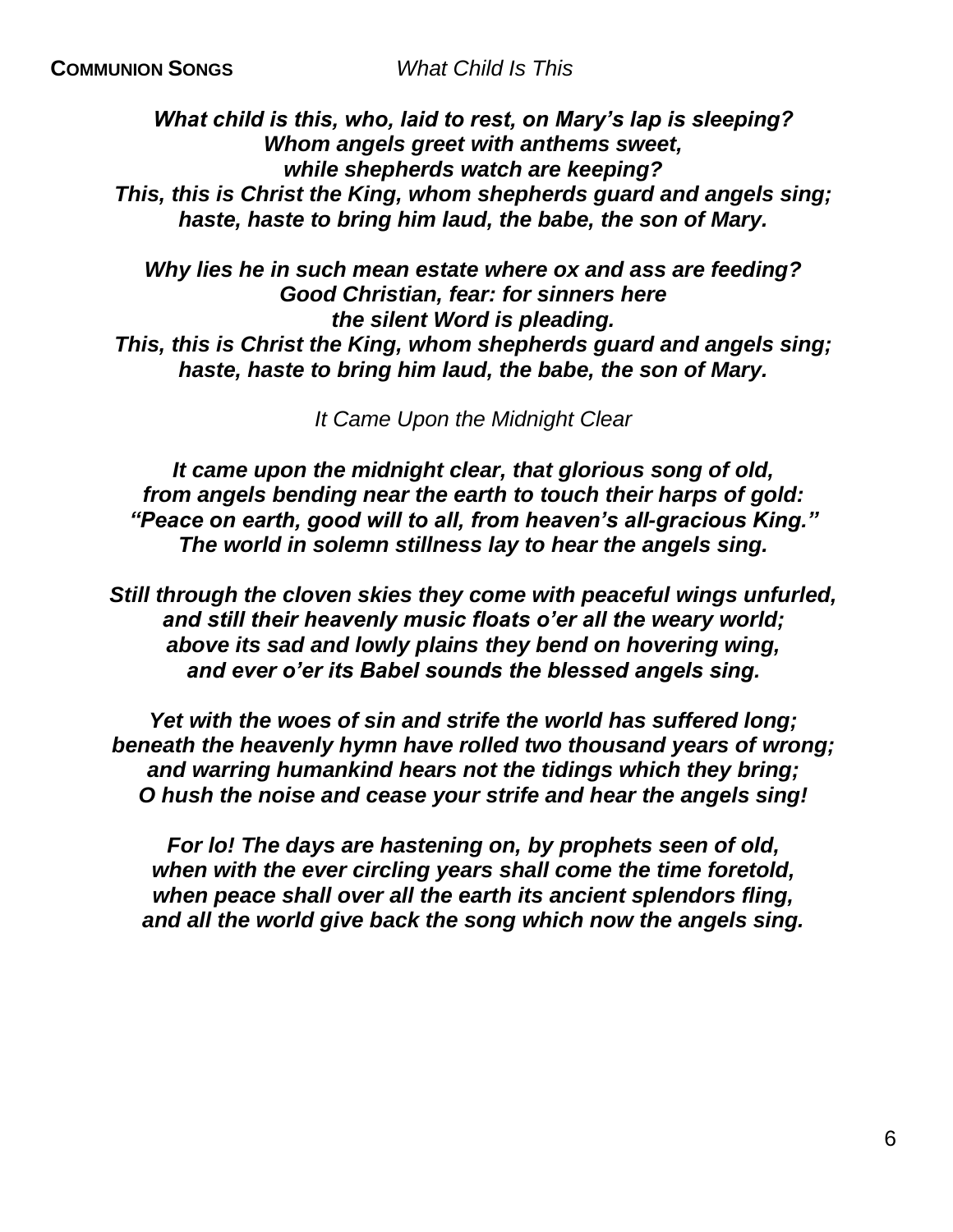*The priest will light a candle from the altar and begin to light the congregation's candles. Please pass the flame to your neighbor, holding the lit candle straight so the wax doesn't drip, and turn the unlit candle sideways to catch the flame.*

> *Silent night, holy night, all is calm, all is bright. Round yon virgin mother and child; holy infant so tender and mild, sleep in heavenly peace; sleep in heavenly peace.*

*Silent night, holy night, shepherds quake at the sight, glories stream from heaven afar, heavenly hosts sing alleluia; Christ, the Savior, is born! Christ, the Savior, is born!*

*Silent night, holy night, Son of God, love's pure light radiant beams from thy holy face, with the dawn of redeeming grace. Jesus, Lord, at thy birth; Jesus, Lord, at thy birth.*

### **CHRISTMAS BLESSING**

- P In the beginning was the Word, and the Word was with God, and the Word was God.
- C **The Word became flesh and lived among us, full of grace and truth, and we have seen his glory.**

P In him was life, and that life was the light of all.

C **The light shines in the darkness, and the darkness has never been able to extinguish it.**

- P The light and life of God, Father, Son and Holy Spirit, bless you and keep you close in the days and nights unfolding before us.
- C **Amen.**